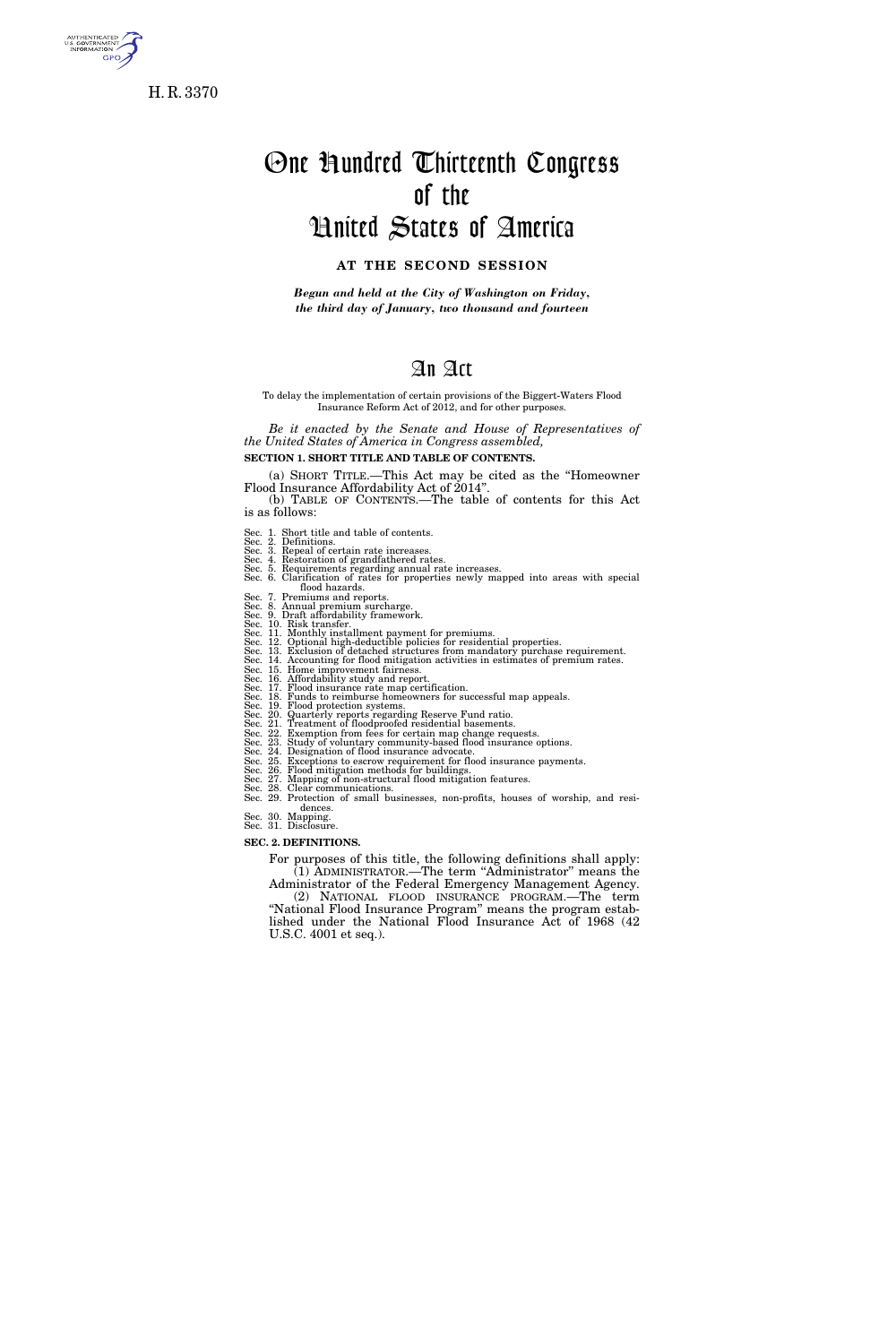#### **SEC. 3. REPEAL OF CERTAIN RATE INCREASES.**

(a) REPEAL.—<br>(1) IN GENERAL.—Section 1307(g) of the National Flood Insurance Act of 1968 (42 U.S.C.  $4014(g)$ ) is amended—

 $(A)$  by striking paragraphs  $(1)$  and  $(2)$ ;

(B) in paragraph (3), by striking ''as a result of the deliberate choice of the holder of such policy'' and inserting unless the decision of the policy holder to permit a lapse in flood insurance coverage was as a result of the property covered by the policy no longer being required to retain such coverage''; and

(C) by redesignating paragraphs (3) and (4) as paragraphs (1) and (2), respectively.

(2) EFFECTIVE DATE.—The Administrator shall make available such rate tables, as necessary to implement the amendments made by paragraph (1) as if it were enacted as part of the Biggert-Waters Flood Insurance Reform Act of 2012 (Public Law 112–141; 126 Stat. 957).

(3) IMPLEMENTATION, COORDINATION, AND GUIDANCE.— (A) FACILITATION OF TIMELY REFUNDS.—To ensure the participation of Write Your Own companies (as such term is defined in section 100202(a) of the Biggert-Waters Flood Insurance Reform Act of 2012 (42 U.S.C. 4004(a)), the Administrator and the Federal Emergency Management Agency shall consult with Write Your Own companies throughout the development of guidance and rate tables necessary to implement the provisions of and the amendments made by this Act.

(B) IMPLEMENTATION AND GUIDANCE.—The Administrator shall issue final guidance and rate tables necessary to implement the provisions of and the amendments made by this Act not later than eight months following the date of the enactment of this Act. Write Your Own companies, in coordination with the Federal Emergency Management Agency, shall have not less than six months but not more than eight months following the issuance of such final guidance and rate tables to implement the changes required by such final guidance and rate tables.

(4) REFUND OF EXCESS PREMIUM CHARGES COLLECTED.— The Administrator shall refund directly to insureds any premiums for flood insurance coverage under the National Flood Insurance Program collected in excess of the rates required under the provisions of and amendments made by this section. To allow for necessary and appropriate implementation of such provisions and amendments, any premium changes necessary to implement such provisions and amendments, including any such premium refund due to policy holders, which shall be paid directly by the National Flood Insurance Program, shall not be charged or paid to policyholders by the National Flood Insurance Program until after the Administrator issues guidance and makes available such rate tables to implement the provisions of and amendments made by this Act.

(b) ASSUMPTION OF POLICIES AT EXISTING PREMIUM RATES.— The Administrator shall provide that the purchaser of a property that, as of the date of such purchase, is covered under an existing flood insurance policy under this title may assume such existing policy and coverage for the remainder of the term of the policy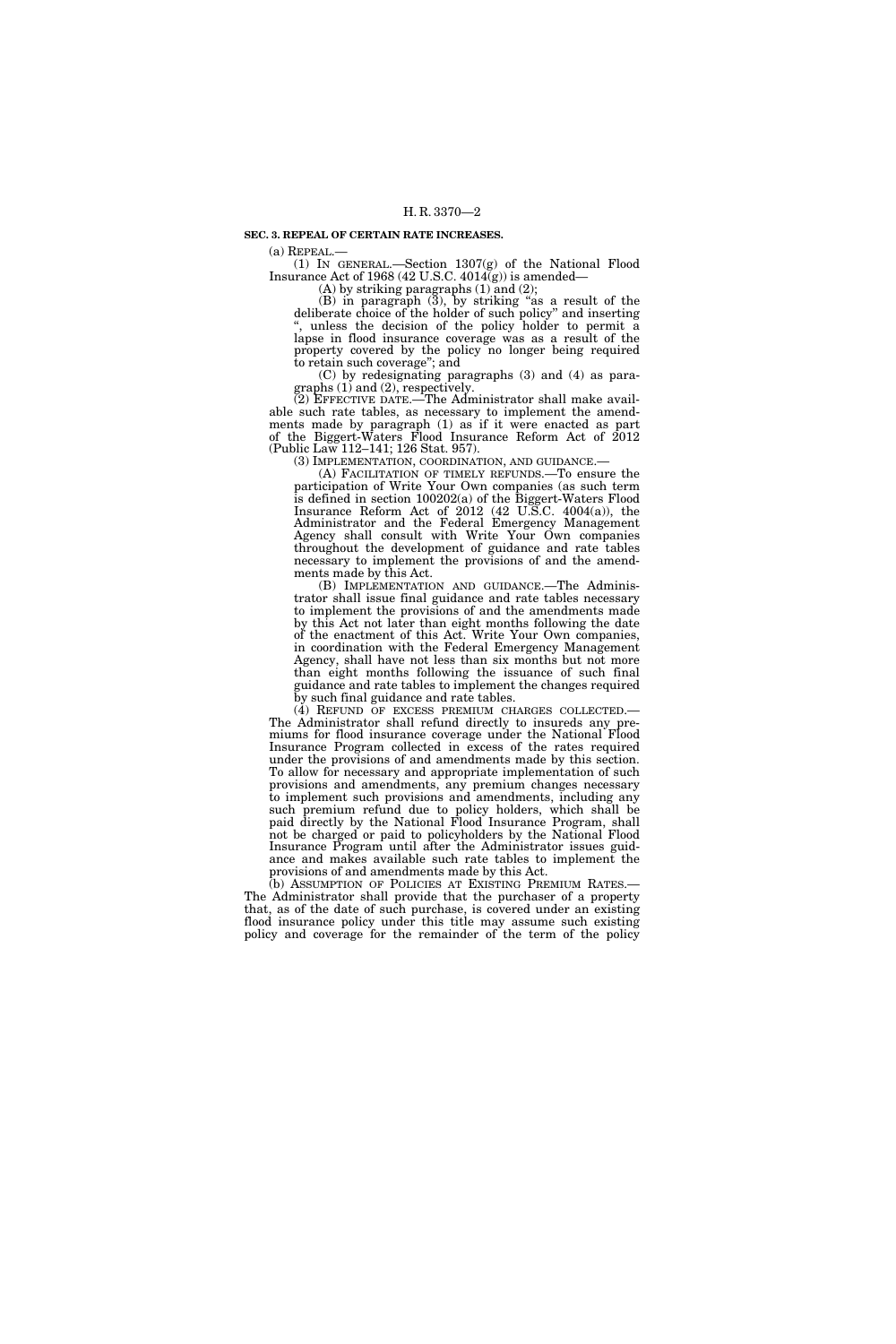at the chargeable premium rates under such existing policy. Such rates shall continue with respect to such property until the implementation of subsection (a).

#### **SEC. 4. RESTORATION OF GRANDFATHERED RATES.**

(a) IN GENERAL.—Section 1308 of the National Flood Insurance Act of 1968 (42 U.S.C. 4015) is amended—

(1) by striking subsection (h); and

(2) by redesignating subsection (i) as subsection (h).

(b) EFFECTIVE DATE.—The amendments made by subsection (a) shall take effect as if enacted as part of the Biggert-Waters Flood Insurance Reform Act of 2012 (Public Law 112–141; 126 Stat. 957).

#### **SEC. 5. REQUIREMENTS REGARDING ANNUAL RATE INCREASES.**

Section 1308(e) of the National Flood Insurance Act of 1968 (42 U.S.C. 4015(e)) is amended—

(1) in the matter preceding paragraph (1), by striking '', the chargeable risk premium rates for flood insurance under this title for any properties'';

(2) in paragraph  $(1)$ , by inserting "the chargeable risk premium rates for flood insurance under this title for any properties" before "within any";

(3) in paragraph (2), by inserting ''the chargeable risk premium rates for flood insurance under this title for any properties" before "described in";

(4) by redesignating paragraphs (1) and (2), as so amended, as paragraphs  $(3)$  and  $(4)$ , respectively; and

(5) by inserting before paragraph (3), as so redesignated, the following new paragraphs:

" $(1)$  the chargeable risk premium rate for flood insurance under this title for any property may not be increased by more than 18 percent each year, except—

 $^{\prime\prime}\mathrm{(A)}$  as provided in paragraph (4);

"(B) in the case of property identified under section  $1307(g)$ ; or

''(C) in the case of a property that—

''(i) is located in a community that has experienced a rating downgrade under the community rating system program carried out under section 1315(b);

" $(ii)$  is covered by a policy with respect to which the policyholder has—

''(I) decreased the amount of the deductible; or

''(II) increased the amount of coverage; or "(iii) was misrated;

 $(2)$  the chargeable risk premium rates for flood insurance under this title for any properties initially rated under section  $1307(a)(2)$  within any single risk classification, excluding properties for which the chargeable risk premium rate is not less than the applicable estimated risk premium rate under section  $1307(a)(1)$ , shall be increased by an amount that results in an average of such rate increases for properties within the risk classification during any 12-month period of not less than 5 percent of the average of the risk premium rates for such properties within the risk classification upon the commencement of such 12-month period;";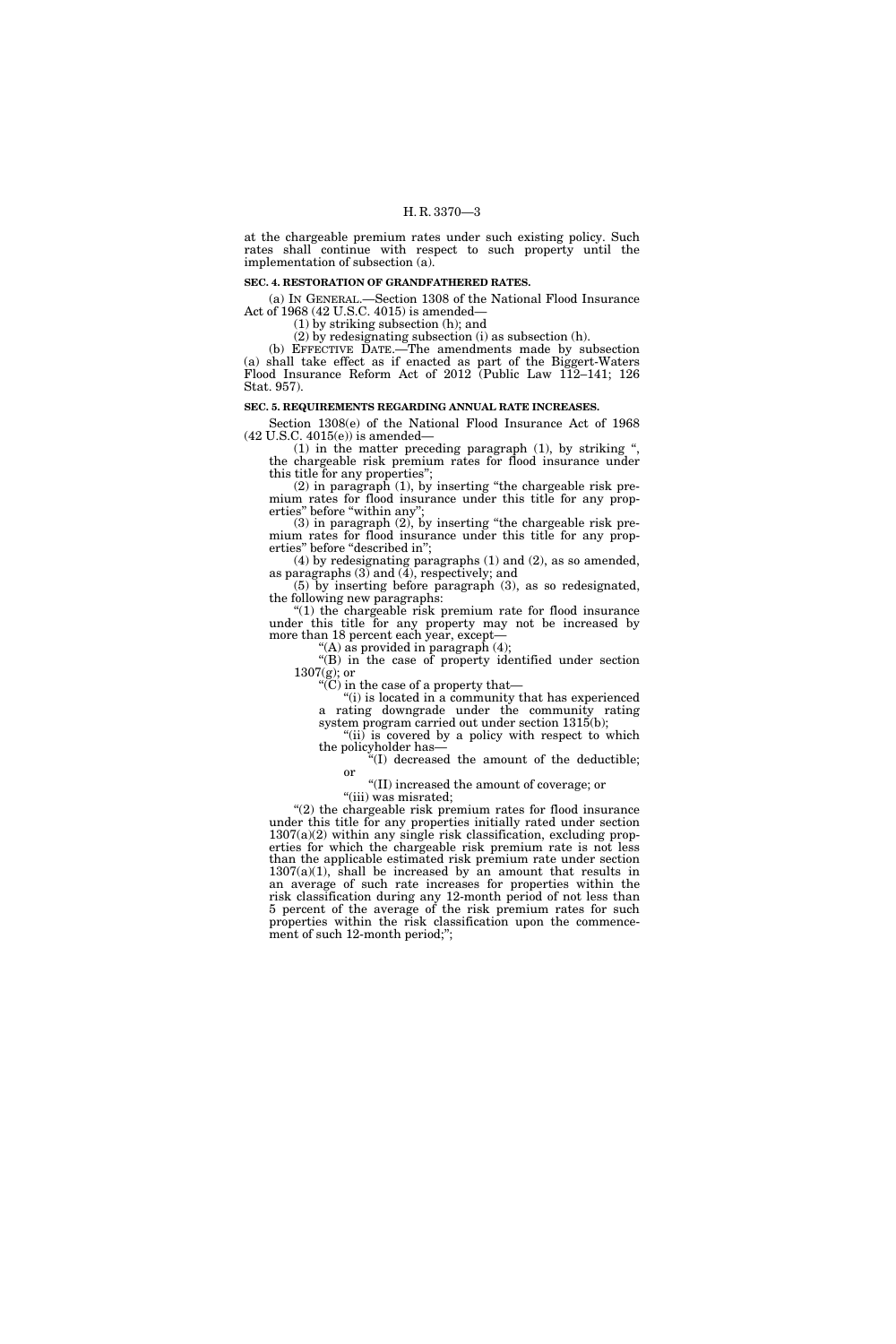(6) in paragraph (3) (as so redesignated by paragraph (4) of this section), by striking ''20 percent'' and inserting ''15 percent''; and

(7) in paragraph (4) (as so redesignated) by paragraph  $(4)$  of this section), by striking "paragraph  $(1)$ " and inserting ''paragraph (3)''.

#### **SEC. 6. CLARIFICATION OF RATES FOR PROPERTIES NEWLY MAPPED INTO AREAS WITH SPECIAL FLOOD HAZARDS.**

Section 1308 of the National Flood Insurance Act of 1968 (42 U.S.C. 4015), as amended by the preceding provisions of this Act, is further amended by adding at the end the following new subsection:

"(i) RATES FOR PROPERTIES NEWLY MAPPED INTO AREAS WITH SPECIAL FLOOD HAZARDS.—Notwithstanding subsection (f), the premium rate for flood insurance under this title that is purchased on or after the date of the enactment of this subsection—

''(1) on a property located in an area not previously designated as having special flood hazards and that, pursuant to any issuance, revision, updating, or other change in a flood insurance map, becomes designated as such an area; and

"(2) where such flood insurance premium rate is calculated under subsection  $(a)(1)$  of section 1307 (42 U.S.C. 4014 $(a)(1)$ ), shall for the first policy year be the preferred risk premium for the property and upon renewal shall be calculated in accordance with subsection (e) of this section until the rate reaches the rate calculated under subsection (a)(1) of section 1307.''.

#### **SEC. 7. PREMIUMS AND REPORTS.**

Section 1308 of the National Flood Insurance Act of 1968 (42 U.S.C. 4015), as amended by the preceding provisions of this Act, is further amended by adding at the end the following new subsection:

''(j) PREMIUMS AND REPORTS.—In setting premium risk rates, in addition to striving to achieve the objectives of this title the Administrator shall also strive to minimize the number of policies with annual premiums that exceed one percent of the total coverage provided by the policy. For any policies premiums that exceed this one percent threshold, the Administrator shall report such exceptions to the Committee on Financial Services of the House of Representatives and the Committee on Banking, Housing, and Urban Affairs of the Senate.''.

#### **SEC. 8. ANNUAL PREMIUM SURCHARGE.**

(a) PREMIUM SURCHARGE.—Chapter I of the National Flood Insurance Act of 1968 (42 U.S.C. 4011 et seq.) is amended by inserting after section 1308 the following new section:

#### **''SEC. 1308A. PREMIUM SURCHARGE.**

"(a) IMPOSITION AND COLLECTION.—The Administrator shall impose and collect an annual surcharge, in the amount provided in subsection (b), on all policies for flood insurance coverage under the National Flood Insurance Program that are newly issued or renewed after the date of the enactment of this section. Such surcharge shall be in addition to the surcharge under section 1304(b) and any other assessments and surcharges applied to such coverage.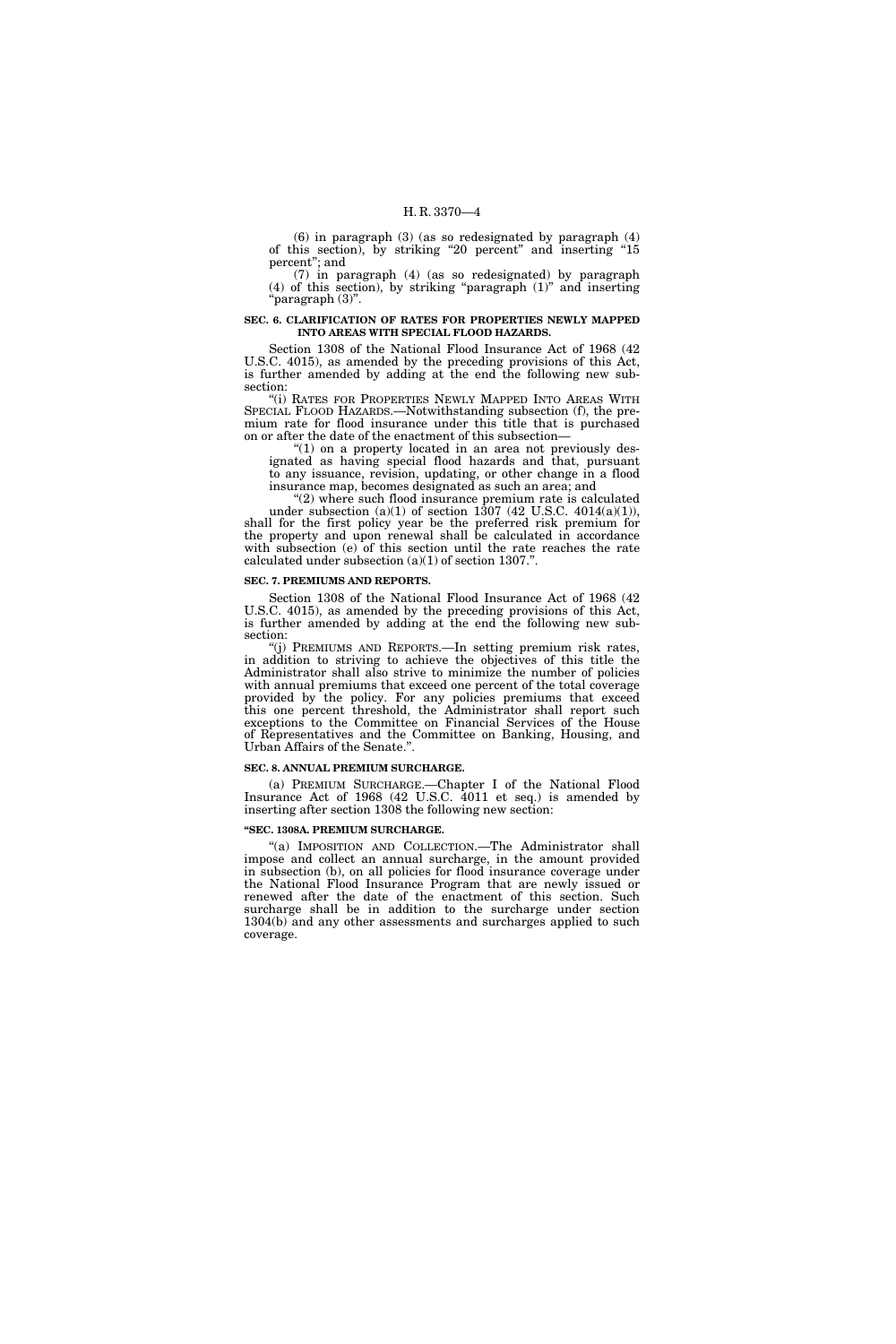''(b) AMOUNT.—The amount of the surcharge under subsection (a) shall be—

 $(1)$  \$25, except as provided in paragraph  $(2)$ ; and

 $\sqrt{\frac{2}{2}}$  \$250, in the case of a policy for any property that is—

''(A) a non-residential property; or

"(B) a residential property that is not the primary residence of an individual.

''(c) TERMINATION.—Subsections (a) and (b) shall cease to apply on the date on which the chargeable risk premium rate for flood insurance under this title for each property covered by flood insurance under this title, other than properties for which premiums are calculated under subsection (e) or  $(f)$  of section 1307 or section 1336 of this Act (42 U.S.C. 4014, 4056) or under section 100230 of the Biggert-Waters Flood Insurance Reform Act of 2012 (42 U.S.C. 4014 note), is not less than the applicable estimated risk premium rate under section  $1307(a)(1)$  for such property.".

(b) DEPOSIT IN RESERVE FUND.—Subsection (c) of section 1310A of the National Flood Insurance Act of 1968 (42 U.S.C. 4017a) is amended by adding at the end the following new paragraph:

''(4) DEPOSIT OF PREMIUM SURCHARGES.—The Administrator shall deposit in the Reserve Fund any surcharges collected pursuant to section 1308A.''.

#### **SEC. 9. DRAFT AFFORDABILITY FRAMEWORK.**

(a) IN GENERAL.—The Administrator shall prepare a draft affordability framework that proposes to address, via programmatic and regulatory changes, the issues of affordability of flood insurance sold under the National Flood Insurance Program, including issues identified in the affordability study required under section 100236 of the Bigger-Waters Flood Insurance Reform Act of 2012 (Public Law 112–141; 126 Stat. 957).

(b) CRITERIA.—In carrying out the requirements under subsection (a), the Administrator shall consider the following criteria: (1) Accurate communication to consumers of the flood risk

associated with their properties.

(2) Targeted assistance to flood insurance policy holders based on their financial ability to continue to participate in the National Flood Insurance Program.

(3) Individual or community actions to mitigate the risk of flood or lower the cost of flood insurance.

(4) The impact of increases in risk premium rates on participation in the National Flood Insurance Program.

(5) The impact flood insurance rate map updates have on the affordability of flood insurance.

(c) DEADLINE FOR SUBMISSION.—Not later than 18 months after the date on which the Administrator submits the affordability study referred to in subsection (a), the Administrator shall submit to the full Committee on Banking, Housing, and Urban Affairs and the full Committee on Appropriations of the Senate and the full Committee on Financial Services and the full Committee on Appropriations of the House of Representatives the draft affordability framework required under subsection (a).

(d) INTERAGENCY AGREEMENTS.—The Administrator may enter into an agreement with another Federal agency to—

(1) complete the affordability study referred to in subsection (a); or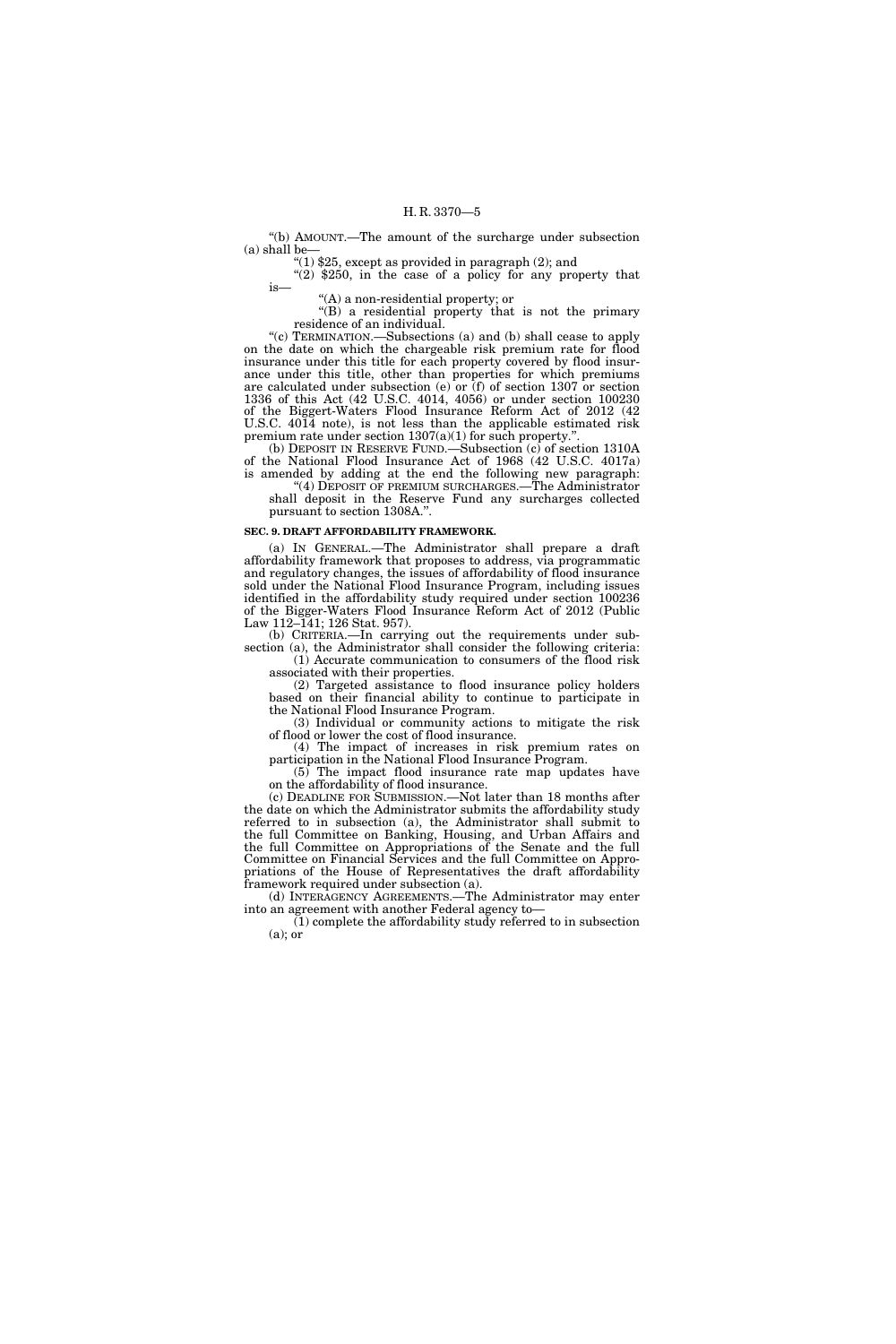(2) prepare the draft affordability framework required under subsection (a).

(e) RULE OF CONSTRUCTION.—Nothing in this section shall be construed to provide the Administrator with the authority to provide assistance to homeowners based on affordability that was not available prior to the enactment of the Biggert-Waters Flood Insurance Reform Act of 2012 (Public Law 112–141; 126 Stat. 916).

**SEC. 10. RISK TRANSFER.** 

Section 1345 of the National Flood Insurance Act of 1968 (42 U.S.C. 4081) is amended by adding at the end the following new subsection:

''(e) RISK TRANSFER.—The Administrator may secure reinsurance of coverage provided by the flood insurance program from the private reinsurance and capital markets at rates and on terms determined by the Administrator to be reasonable and appropriate, in an amount sufficient to maintain the ability of the program to pay claims.''.

#### **SEC. 11. MONTHLY INSTALLMENT PAYMENT FOR PREMIUMS.**

(a) IN GENERAL.—Subsection (g) of section 1308 of the National Flood Insurance Act of 1968 (42 U.S.C. 4015(g)) is amended by striking "either annually or in more frequent installments" and inserting "annually or monthly".

(b) IMPLEMENTATION.—The Administrator shall implement the requirement under section 1308(g) of the National Flood Insurance Act of 1968, as amended by subsection (a), not later than the expiration of the 18-month period beginning on the date of the enactment of this Act.

#### **SEC. 12. OPTIONAL HIGH-DEDUCTIBLE POLICIES FOR RESIDENTIAL PROPERTIES.**

Section 1306 of the National Flood Insurance Act of 1968 (42 U.S.C. 4013) is amended by adding at the end the following new subsection:

''(d) OPTIONAL HIGH-DEDUCTIBLE POLICIES FOR RESIDENTIAL

"(1) AVAILABILITY.—In the case of residential properties, the Administrator shall make flood insurance coverage available, at the option of the insured, that provides for a lossdeductible for damage to the covered property in various amounts, up to and including \$10,000.

"(2) DISCLOSURE.-

''(A) FORM.—The Administrator shall provide the information described in subparagraph (B) clearly and conspicuously on the application form for flood insurance coverage or on a separate form, segregated from all unrelated information and other required disclosures.

''(B) INFORMATION.—The information described in this subparagraph is—

''(i) information sufficient to inform the applicant of the availability of the coverage option required by paragraph (1) to applicants for flood insurance coverage; and

''(ii) a statement explaining the effect of a lossdeductible and that, in the event of an insured loss, the insured is responsible out-of-pocket for losses to the extent of the deductible selected.''.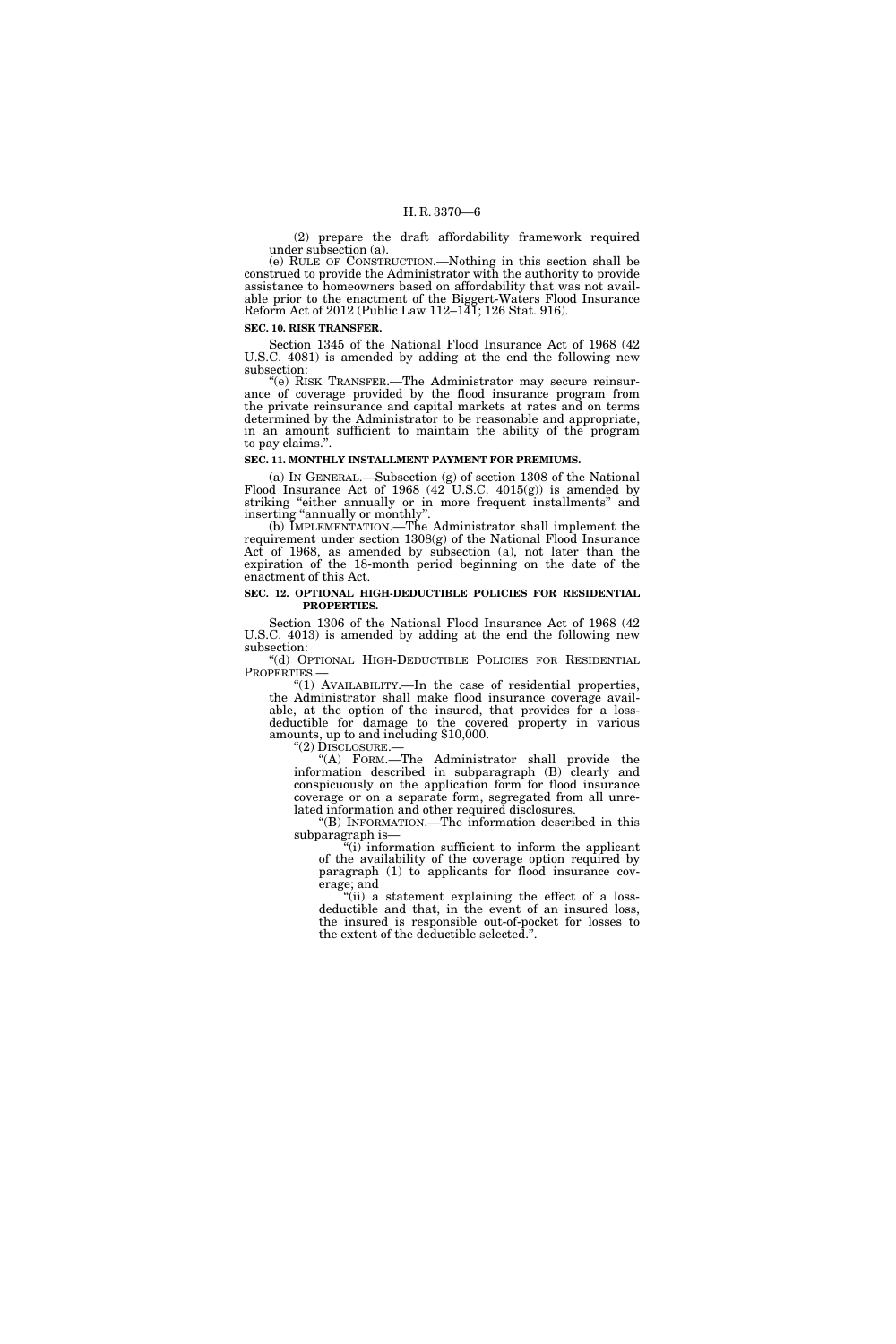#### **SEC. 13. EXCLUSION OF DETACHED STRUCTURES FROM MANDATORY PURCHASE REQUIREMENT.**

(a) EXCLUSION.—Subsection (c) of section 102 of the Flood Disaster Protection Act of 1973 (42 U.S.C. 4012a(c)) is amended by adding at the end the following new paragraph:

"(3) DETACHED STRUCTURES.—Notwithstanding any other provision of this section, flood insurance shall not be required, in the case of any residential property, for any structure that is a part of such property but is detached from the primary residential structure of such property and does not serve as a residence.

(b) RESPA STATEMENT.—Section 5(b) of the Real Estate Settlement Procedures Act of 1974 (12 U.S.C. 2604(b)) is amended—

(1) in paragraph (14), by inserting before the period at the end the following: '', and the following statement: 'Although you may not be required to maintain flood insurance on all structures, you may still wish to do so, and your mortgage lender may still require you to do so to protect the collateral securing the mortgage. If you choose to not maintain flood insurance on a structure, and it floods, you are responsible for all flood losses relating to that structure.' ''; and

(2) by transferring and inserting paragraph (14), as so amended, after paragraph (13).

#### **SEC. 14. ACCOUNTING FOR FLOOD MITIGATION ACTIVITIES IN ESTI-MATES OF PREMIUM RATES.**

Subparagraph  $(A)$  of section  $1307(a)(1)$  of the National Flood Insurance Act of 1968 (42 U.S.C.  $4014(a)(1)(A)$ ) is amended to read as follows:

''(A) based on consideration of—

"(i) the risk involved and accepted actuarial principles; and

"(ii) the flood mitigation activities that an owner or lessee has undertaken on a property, including differences in the risk involved due to land use measures, floodproofing, flood forecasting, and similar measures, and''.

### **SEC. 15. HOME IMPROVEMENT FAIRNESS.**

Section  $1307(a)(2)(E)(ii)$  of the National Flood Insurance Act of 1968 (42 U.S.C. 4014(a)(2)(E)(ii)) is amended by striking ''30 percent" and inserting "50 percent".

#### **SEC. 16. AFFORDABILITY STUDY AND REPORT.**

(a) STUDY ISSUES.—Subsection (a) of section 100236 of the Biggert-Waters Flood Insurance Reform Act of 2012 (Public Law 112–141; 126 Stat. 957) is amended—

 $(1)$  in paragraph  $(3)$ , by striking "and" at the end;

(2) in paragraph (4), by striking the period at the end and inserting a semicolon; and

(3) by adding at the end the following new paragraphs: ''(5) options for maintaining affordability if annual premiums for flood insurance coverage were to increase to an amount greater than 2 percent of the liability coverage amount under the policy, including options for enhanced mitigation assistance and means-tested assistance;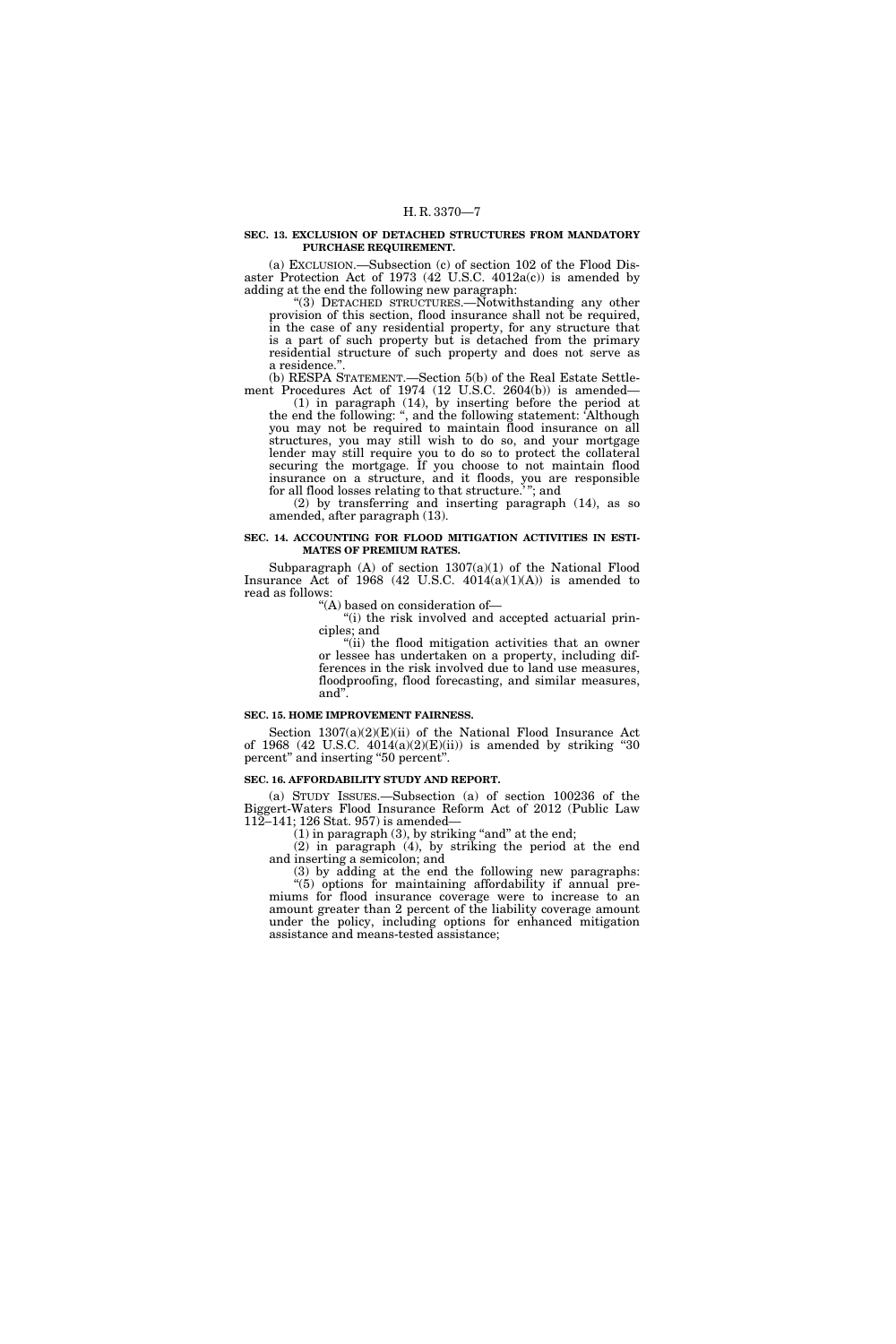"(6) the effects that the establishment of catastrophe savings accounts would have regarding long-term affordability of flood insurance coverage; and

 $(7)$  options for modifying the surcharge under 1308A, including based on homeowner income, property value or risk of loss.''.

(b) TIMING OF SUBMISSION.—Notwithstanding the deadline under section 100236(c) of the Biggert-Waters Flood Insurance Reform Act of 2012 (Public Law 112–141; 126 Stat. 957), not later than 18 months after the date of enactment of this Act, the Administrator shall submit to the full Committee on Banking, Housing, and Urban Affairs and the full Committee on Appropriations of the Senate and the full Committee on Financial Services and the full Committee on Appropriations of the House of Representatives the affordability study and report required under such section 100236.

(c) AFFORDABILITY STUDY FUNDING.—Section 100236(d) of the Biggert-Waters Flood Insurance Reform Act of 2012 (Public Law 112–141; 126 Stat. 957) is amended by striking ''\$750,000'' and inserting ''\$2,500,000''.

#### **SEC. 17. FLOOD INSURANCE RATE MAP CERTIFICATION.**

The Administrator shall implement a flood mapping program for the National Flood Insurance Program, only after review by the Technical Mapping Advisory Council, that, when applied, results in technically credible flood hazard data in all areas where Flood Insurance Rate Maps are prepared or updated, shall certify in writing to the Congress when such a program has been implemented, and shall provide to the Congress the Technical Mapping Advisory Council review report.

#### **SEC. 18. FUNDS TO REIMBURSE HOMEOWNERS FOR SUCCESSFUL MAP APPEALS.**

(a) IN GENERAL.—Section 1363(f) of the National Flood Insurance Act of 1968 (42 U.S.C. 4104(f)) is amended—

(1) in the first sentence, by inserting after ''as the case may be,'' the following: ''or, in the case of an appeal that is resolved by submission of conflicting data to the Scientific Resolution Panel provided for in section 1363A, the community,''; and

(2) by striking the second sentence and inserting the following: ''The Administrator may use such amounts from the National Flood Insurance Fund established under section 1310 as may be necessary to carry out this subsection.''.

(b) CONFORMING AMENDMENTS.—Section 1310(a) of the National Flood Insurance Act of 1968 (42 U.S.C. 4017(a)) is amended—

 $(1)$  in paragraph  $(6)$ , by striking "and" at the end;

(2) in paragraph (7), by striking the period at the end and inserting ''; and''; and

(3) by adding at the end the following: " $(8)$  for carrying out section 1363 $(f)$ .".

# **SEC. 19. FLOOD PROTECTION SYSTEMS.**

(a) ADEQUATE PROGRESS ON CONSTRUCTION OF FLOOD PROTEC-TION SYSTEMS.—Section 1307(e) of the National Flood Insurance Act of 1968 (42 U.S.C. 4014(e)) is amended—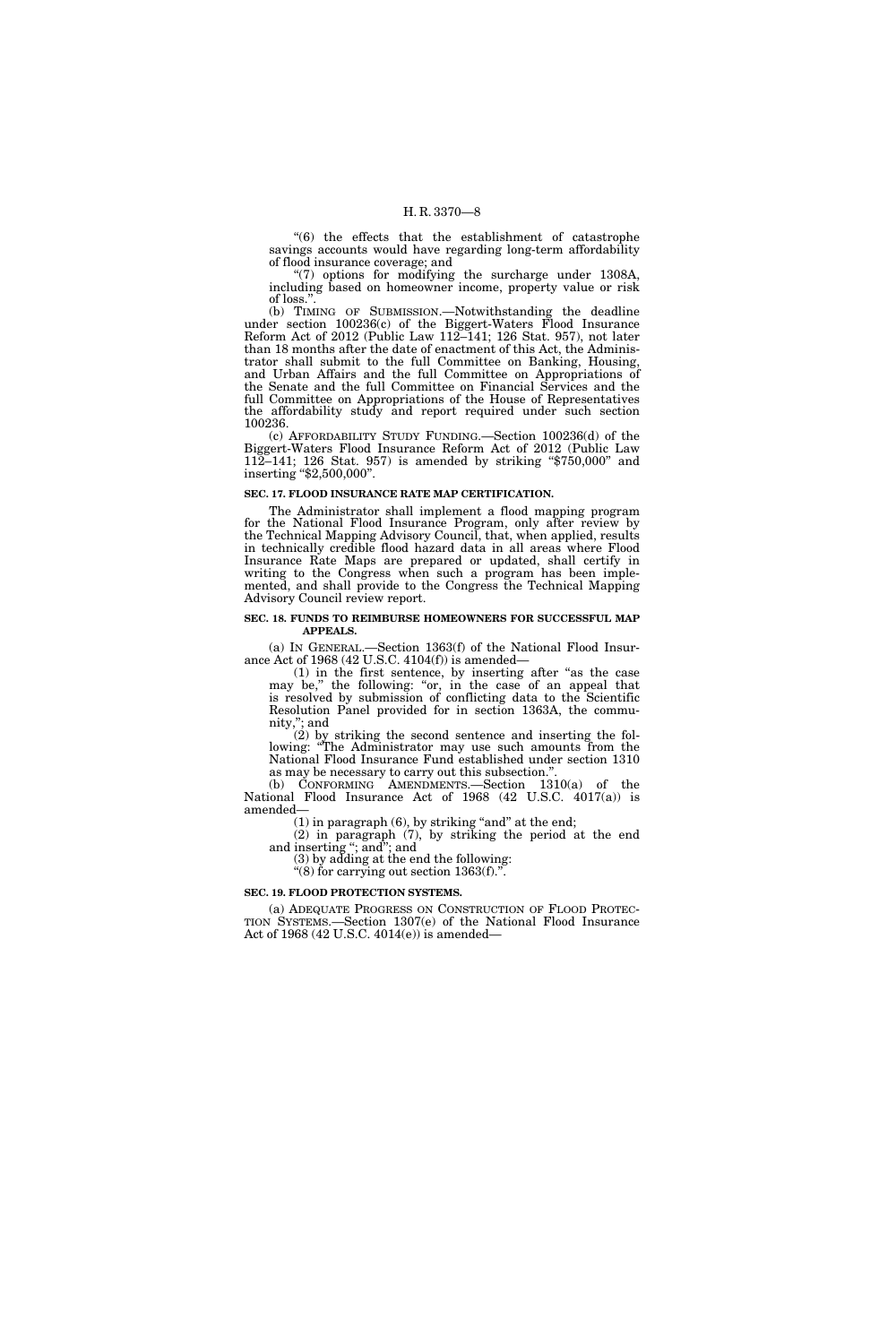(1) in the first sentence, by inserting ''or reconstruction'' after "construction";

(2) by amending the second sentence to read as follows: ''The Administrator shall find that adequate progress on the construction or reconstruction of a flood protection system, based on the present value of the completed flood protection system, has been made only if: (1) 100 percent of the cost of the system has been authorized; (2) at least 60 percent of the cost of the system has been appropriated; (3) at least 50 percent of the cost of the system has been expended; and (4) the system is at least 50 percent completed.''; and

(3) by adding at the end the following: ''Notwithstanding any other provision of law, in determining whether a community has made adequate progress on the construction, reconstruction, or improvement of a flood protection system, the Administrator shall consider all sources of funding, including Federal, State, and local funds.''.

(b) COMMUNITIES RESTORING DISACCREDITED FLOOD PROTEC-TION SYSTEMS.—Section 1307(f) of the National Flood Insurance Act of 1968 (42 U.S.C. 4014(f)) is amended by amending the first sentence to read as follows: ''Notwithstanding any other provision of law, this subsection shall apply to riverine and coastal levees that are located in a community which has been determined by the Administrator of the Federal Emergency Management Agency to be in the process of restoring flood protection afforded by a flood protection system that had been previously accredited on a Flood Insurance Rate Map as providing 100-year frequency flood protection but no longer does so, and shall apply without regard to the level of Federal funding of or participation in the construction, reconstruction, or improvement of the flood protection system.''.

# **SEC. 20. QUARTERLY REPORTS REGARDING RESERVE FUND RATIO.**

Subsection (e) of section 1310A of the National Flood Insurance Act of 1968 (42 U.S.C. 4017a) is amended, in the matter preceding paragraph (1), by inserting ", on a calendar quarterly basis," after  $\lq$  submit".

#### **SEC. 21. TREATMENT OF FLOODPROOFED RESIDENTIAL BASEMENTS.**

The Administrator shall continue to extend exceptions and variances for flood-proofed basements consistent with section 60.6 of title 44, Code of Federal Regulations, which are effective April 3, 2009; and section 60.3 of such title, which are effective April 3, 2009.

#### **SEC. 22. EXEMPTION FROM FEES FOR CERTAIN MAP CHANGE REQUESTS.**

Notwithstanding any other provision of law, a requester shall be exempt from submitting a review or processing fee for a request for a flood insurance rate map change based on a habitat restoration project that is funded in whole or in part with Federal or State funds, including dam removal, culvert redesign or installation, or the installation of fish passage.

#### **SEC. 23. STUDY OF VOLUNTARY COMMUNITY-BASED FLOOD INSUR-ANCE OPTIONS.**

 $(a)$  STUDY.

(1) STUDY REQUIRED.—The Administrator shall conduct a study to assess options, methods, and strategies for making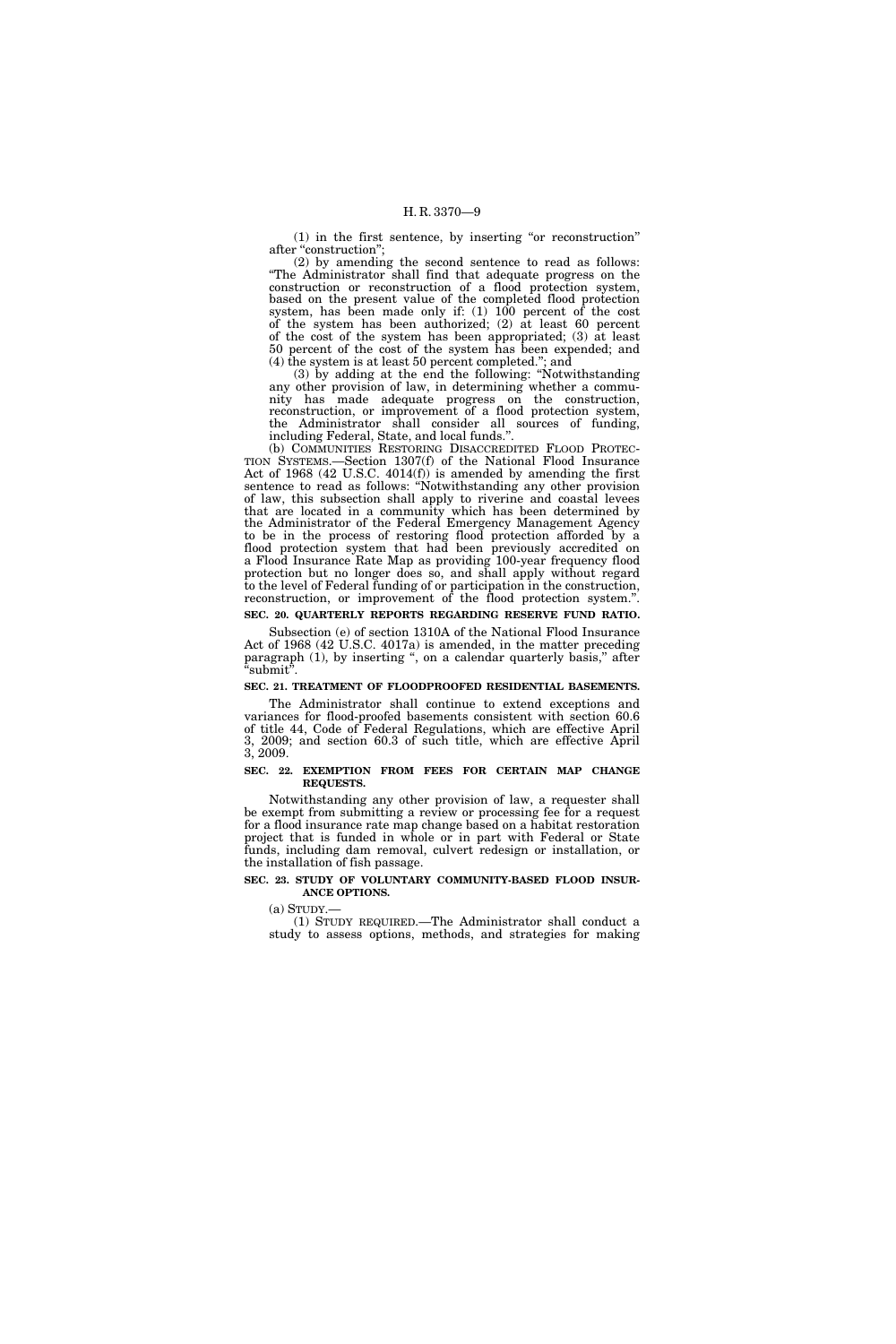available voluntary community-based flood insurance policies through the National Flood Insurance Program.

(2) CONSIDERATIONS.—The study conducted under paragraph (1) shall—

(A) take into consideration and analyze how voluntary community-based flood insurance policies—

(i) would affect communities having varying economic bases, geographic locations, flood hazard characteristics or classifications, and flood management approaches; and

(ii) could satisfy the applicable requirements under section 102 of the Flood Disaster Protection Act of 1973 (42 U.S.C. 4012a); and

(B) evaluate the advisability of making available voluntary community-based flood insurance policies to communities, subdivisions of communities, and areas of residual risk.

(3) CONSULTATION.—In conducting the study required under paragraph (1), the Administrator may consult with the Comptroller General of the United States, as the Administrator determines is appropriate.

(b) REPORT BY THE ADMINISTRATOR.—

(1) REPORT REQUIRED.—Not later than 18 months after the date of enactment of this Act, the Administrator shall submit to the Committee on Banking, Housing, and Urban Affairs of the Senate and the Committee on Financial Services of the House of Representatives a report that contains the results and conclusions of the study conducted under subsection (a).

(2) CONTENTS.—The report submitted under paragraph (1) shall include recommendations for—

(A) the best manner to incorporate voluntary community-based flood insurance policies into the National Flood Insurance Program; and

(B) a strategy to implement voluntary communitybased flood insurance policies that would encourage communities to undertake flood mitigation activities, including the construction, reconstruction, or improvement of levees, dams, or other flood control structures.

(c) REPORT BY COMPTROLLER GENERAL.—Not later than 6 months after the date on which the Administrator submits the report required under subsection (b), the Comptroller General of the United States shall—

(1) review the report submitted by the Administrator; and (2) submit to the Committee on Banking, Housing, and Urban Affairs of the Senate and the Committee on Financial Services of the House of Representatives a report that contains—

(A) an analysis of the report submitted by the Administrator;

(B) any comments or recommendations of the Comptroller General relating to the report submitted by the Administrator; and

(C) any other recommendations of the Comptroller General relating to community-based flood insurance policies.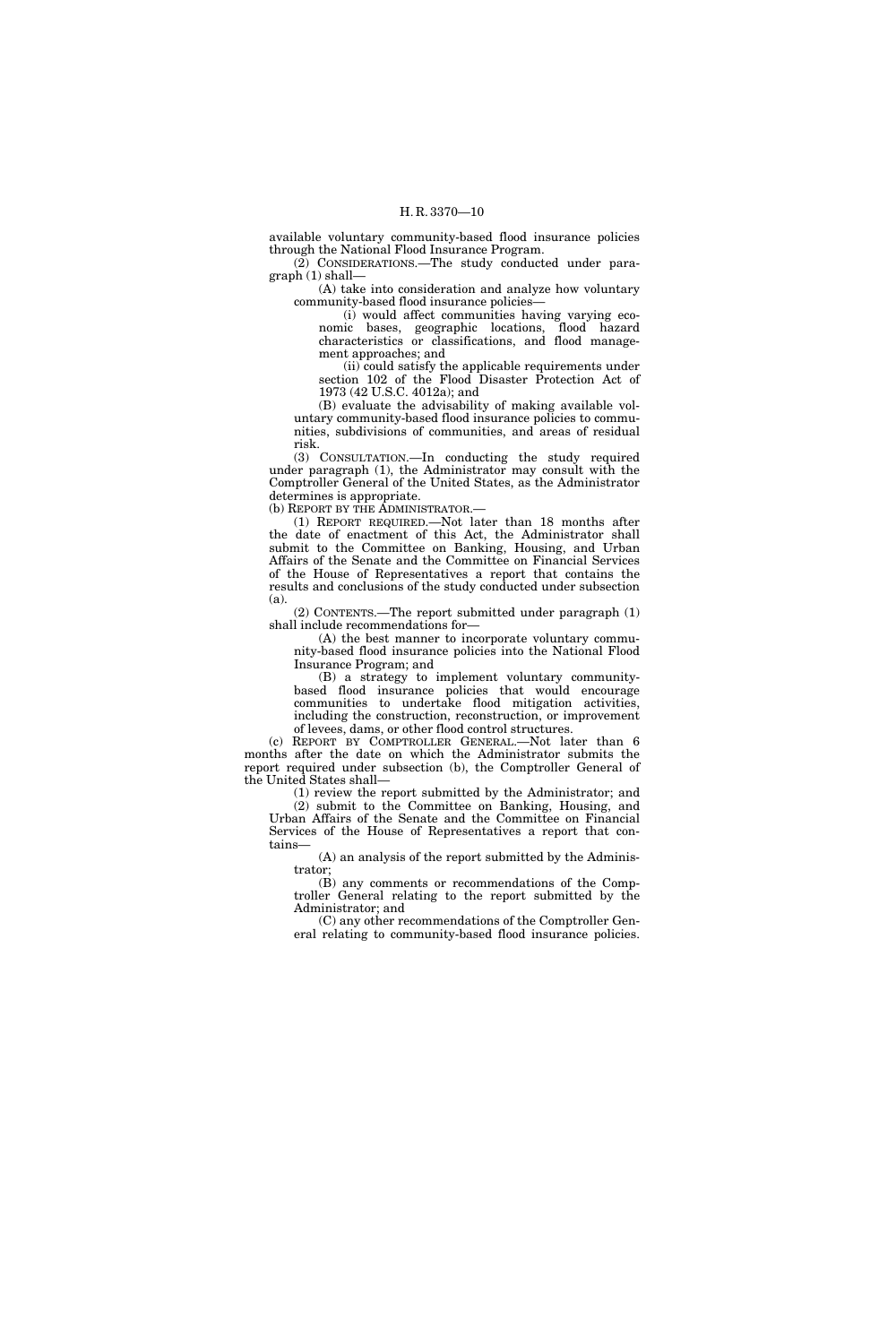#### **SEC. 24. DESIGNATION OF FLOOD INSURANCE ADVOCATE.**

(a) IN GENERAL.—The Administrator shall designate a Flood Insurance Advocate to advocate for the fair treatment of policy holders under the National Flood Insurance Program and property owners in the mapping of flood hazards, the identification of risks from flood, and the implementation of measures to minimize the risk of flood.

(b) DUTIES AND RESPONSIBILITIES.—The duties and responsibilities of the Flood Insurance Advocate designated under subsection (a) shall be to—

(1) educate property owners and policyholders under the National Flood Insurance Program on—

(A) individual flood risks;

(B) flood mitigation;

(C) measures to reduce flood insurance rates through effective mitigation;

(D) the flood insurance rate map review and amendment process; and

(E) any changes in the flood insurance program as a result of any newly enacted laws (including this Act); (2) assist policy holders under the National Flood Insurance

Program and property owners to understand the procedural requirements related to appealing preliminary flood insurance rate maps and implementing measures to mitigate evolving flood risks;

(3) assist in the development of regional capacity to respond to individual constituent concerns about flood insurance rate map amendments and revisions;

(4) coordinate outreach and education with local officials and community leaders in areas impacted by proposed flood insurance rate map amendments and revisions; and

(5) aid potential policy holders under the National Flood Insurance Program in obtaining and verifying accurate and reliable flood insurance rate information when purchasing or renewing a flood insurance policy.

### **SEC. 25. EXCEPTIONS TO ESCROW REQUIREMENT FOR FLOOD INSUR-ANCE PAYMENTS.**

(a) IN GENERAL.—Section  $102(d)(1)$  of the Flood Disaster Protection Act of 1973 (42 U.S.C. 4012a(d)(1)) is amended—

(1) in subparagraph (A), in the second sentence, by striking ''subparagraph (C)'' and inserting ''subparagraph (B)''; and

 $(2)$  in subparagraph  $(B)$ –

(A) in clause (ii), by redesignating subclauses (I) and (II) as items (aa) and (bb), respectively, and adjusting the margins accordingly;

(B) by redesignating clauses (i) and (ii) as subclauses (I) and (II), respectively, and adjusting the margins accordingly;

(C) in the matter preceding subclause (I), as redesignated by subparagraph  $(B)$ , by striking " $(A)$  or  $(B)$ , if-'' and inserting the following: ''(A)—

" $(i)$  if-

(D) by striking the period at the end and inserting ''; or''; and

(E) by adding at the end the following:

''(ii) in the case of a loan that—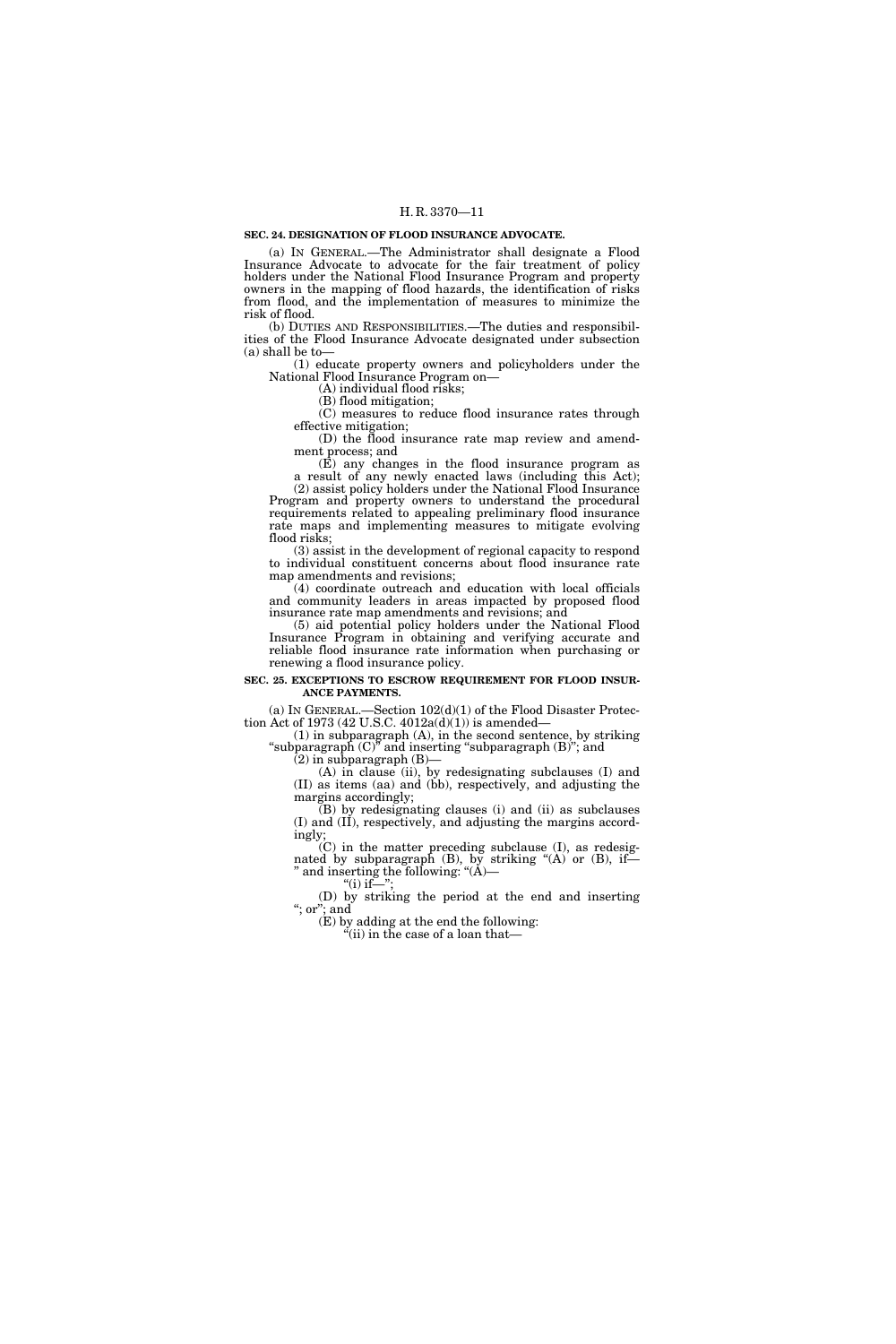''(I) is in a junior or subordinate position to a senior lien secured by the same residential improved real estate or mobile home for which flood insurance is being provided at the time of the origination of the loan;

" $(II)$  is secured by residential improved real estate or a mobile home that is part of a condominium, cooperative, or other project development, if the residential improved real estate or mobile home is covered by a flood insurance policy that—

"(aa) meets the requirements that the regulated lending institution is required to enforce under subsection (b)(1);

''(bb) is provided by the condominium association, cooperative, homeowners association, or other applicable group; and

(cc) the premium for which is paid by the condominium association, cooperative, homeowners association, or other applicable group as a common expense;

''(III) is secured by residential improved real estate or a mobile home that is used as collateral for a business purpose;

 $f(IV)$  is a home equity line of credit;

''(V) is a nonperforming loan; or

''(VI) has a term of not longer than 12 months.''.

(b) APPLICABILITY.—

 $(1)$  In GENERAL.-

(A) REQUIRED APPLICATION.—The amendments to section 102(d)(1) of the Flood Disaster Protection Act of 1973  $(42 \text{ U.S.C. } 4012a(d)(1))$  made by section  $100209(a)$  of the Biggert-Waters Flood Insurance Reform Act of 2012 (Public Law 112–141; 126 Stat. 920) and by subsection (a) of this section shall apply to any loan that is originated, refinanced, increased, extended, or renewed on or after January 1, 2016.

(B) OPTIONAL APPLICATION.—

(i) DEFINITIONS.—In this subparagraph—

(I) the terms ''Federal entity for lending regulation'', ''improved real estate'', ''regulated lending institution'', and ''servicer'' have the meanings given the terms in section 3 of the Flood Disaster Protection Act of 1973 (42 U.S.C. 4003);

(II) the term ''outstanding loan'' means a loan that—

(aa) is outstanding as of January 1, 2016; (bb) is not subject to the requirement to escrow premiums and fees for flood insurance under section 102(d)(1) of the Flood Disaster Protection Act of 1973 (42 U.S.C. 4012a(d)(1)) as in effect on July 5, 2012; and

(cc) would, if the loan had been originated, refinanced, increased, extended, or renewed on or after January 1, 2016, be subject to the requirements under section  $102(\text{d})(1)(\text{A})$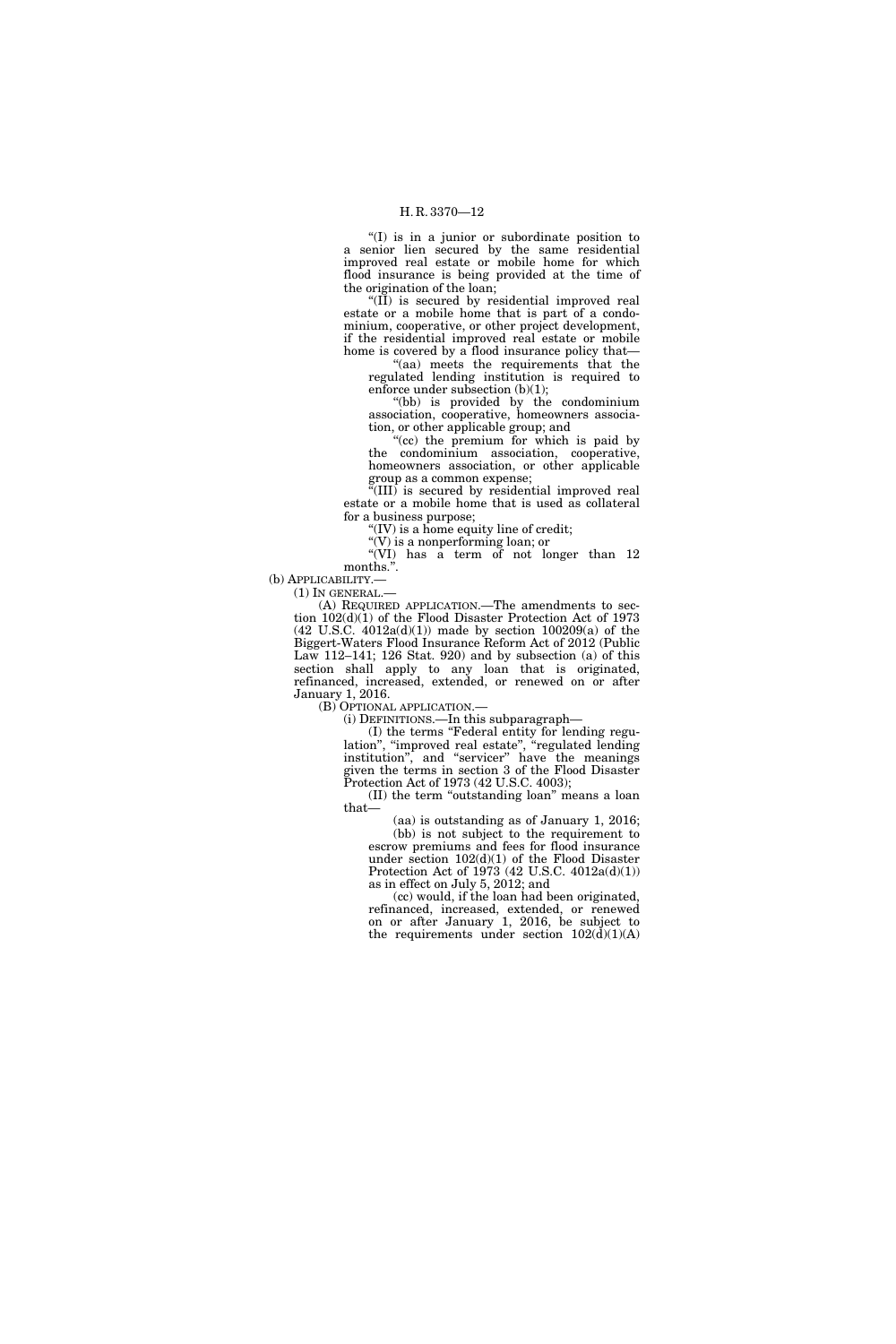of the Flood Disaster Protection Act of 1973, as amended; and

(III) the term "section  $102(d)(1)(A)$  of the Flood Disaster Protection Act of 1973, as amended'' means section  $102(d)(1)(A)$  of the Flood Disaster Protection Act of 1973 (42 U.S.C. 4012a(d)(1)(A)), as amended by—

 $(aa)$  section  $100209(a)$  of the Biggert-Waters Flood Insurance Reform Act of 2012 (Public Law 112–141; 126 Stat. 920); and (bb) subsection (a) of this section.

(ii) OPTION TO ESCROW FLOOD INSURANCE PAY-MENTS.—Each Federal entity for lending regulation (after consultation and coordination with the Federal Financial Institutions Examination Council) shall, by regulation, direct that each regulated lending institution or servicer of an outstanding loan shall offer and make available to a borrower the option to have the borrower's payment of premiums and fees for flood insurance under the National Flood Insurance Act of 1968 (42 U.S.C. 4001 et seq.), including the escrow of such payments, be treated in the same manner provided under section 102(d)(1)(A) of the Flood Disaster Protection Act of 1973, as amended.

(2) REPEAL OF 2-YEAR DELAY ON APPLICABILITY.—Subsection (b) of section 100209 of the Biggert-Waters Flood Insurance Reform Act of 2012 (Public Law 112–141; 126 Stat. 920) is repealed.

(3) RULE OF CONSTRUCTION.—Nothing in this section or the amendments made by this section shall be construed to supersede, during the period beginning on July 6, 2012 and ending on December 31, 2015, the requirements under section 102(d)(1) of the Flood Disaster Protection Act of 1973 (42 U.S.C.  $4012a(d)(1)$ , as in effect on July 5, 2012.

#### **SEC. 26. FLOOD MITIGATION METHODS FOR BUILDINGS.**

(a) GUIDELINES.—

(1) IN GENERAL.—Section 1361 of the National Flood Insurance Act of 1968 (42 U.S.C. 4102) is amended by adding at the end the following new subsection:

''(d) FLOOD MITIGATION METHODS FOR BUILDINGS.—The Administrator shall establish guidelines for property owners that—

" $(1)$  provide alternative methods of mitigation, other than building elevation, to reduce flood risk to residential buildings that cannot be elevated due to their structural characteristics, including—

''(A) types of building materials; and

''(B) types of floodproofing; and

"(2) inform property owners about how the implementation of mitigation methods described in paragraph (1) may affect risk premium rates for flood insurance coverage under the National Flood Insurance Program.''.

(2) ISSUANCE.—The Administrator shall issue the guidelines required under section 1361(d) of the National Flood Insurance Act of 1968 (42 U.S.C. 4102(d)), as added by the amendment made by paragraph (1) of this subsection, not later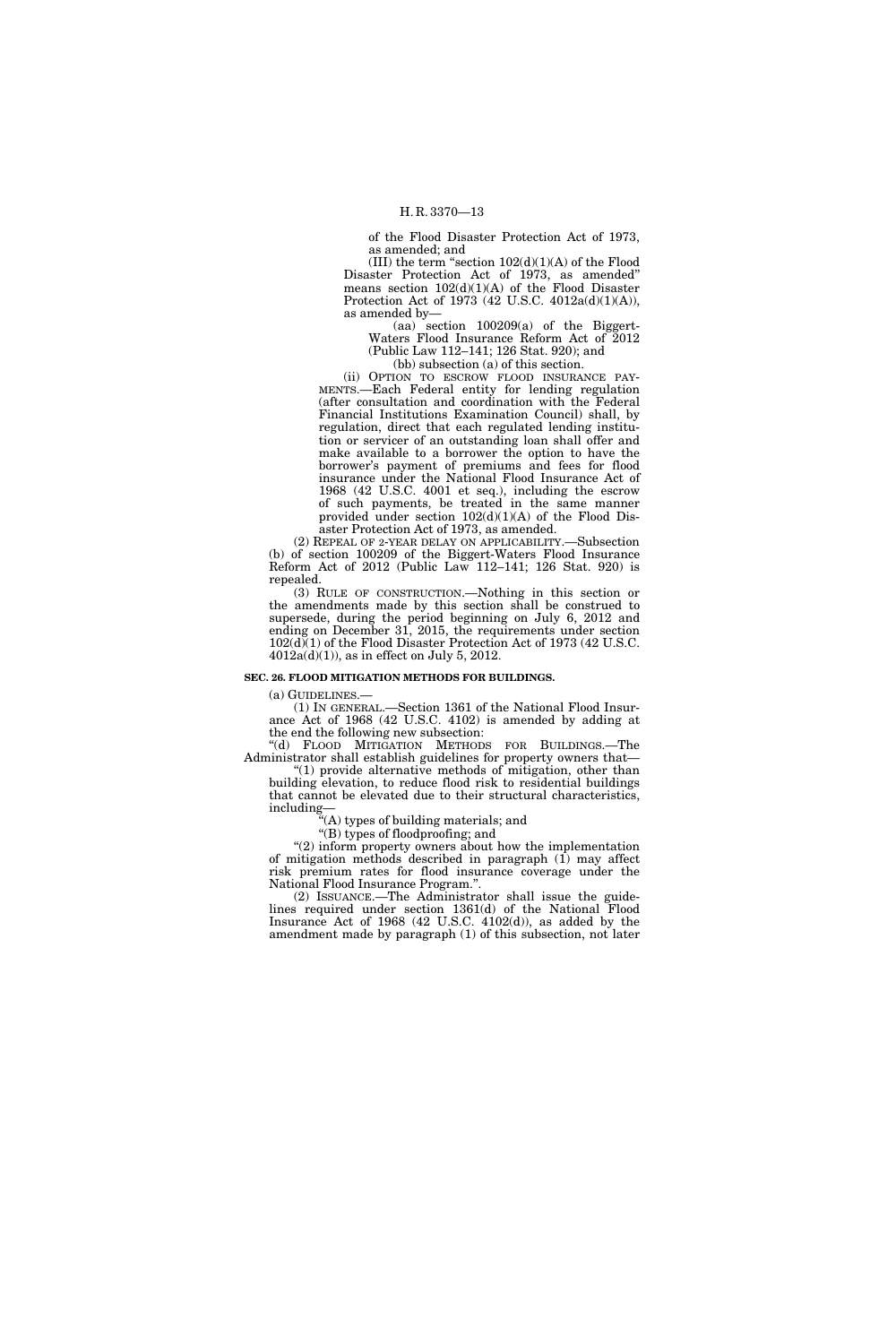than the expiration of the 1-year period beginning on the date of the enactment of this Act.

(b) CALCULATION OF RISK PREMIUM RATES.—Section 1308 of the National Flood Insurance Act of 1968 (42 U.S.C. 4015), as amended by the preceding provisions of this Act, is further amended by adding at the end the following new subsection:

''(k) CONSIDERATION OF MITIGATION METHODS.—In calculating the risk premium rate charged for flood insurance for a property under this section, the Administrator shall take into account the implementation of any mitigation method identified by the Administrator in the guidance issued under section 1361(d) (42 U.S.C.  $4102(d)$ .".

#### **SEC. 27. MAPPING OF NON-STRUCTURAL FLOOD MITIGATION FEA-TURES.**

Section 100216 of the Biggert-Waters Flood Insurance Reform Act of 2012 (42 U.S.C. 4101b) is amended—

 $(1)$  in subsection  $(b)(1)(A)$ 

 $(A)$  in clause (iv), by striking "and" at the end;

(B) by redesignating clause (v) as clause (vi); (C) by inserting after clause (iv) the following new clause:

" $(v)$  areas that are protected by non-structural flood mitigation features; and''; and

(D) in clause (vi) (as so redesignated), by inserting before the semicolon at the end the following: ''and by non-structural flood mitigation features''; and  $(2)$  in subsection  $(d)(1)$ –

(A) by redesignating subparagraphs (A) through (C) as subparagraphs  $(B)$  through  $(D)$ , respectively;

(B) in subparagraph (C) (as so redesignated), by striking ''subparagraph (A)'' and inserting ''subparagraph  $(B)$ "; and

(C) by inserting before subparagraph (B) (as so redesignated) the following new subparagraph:

''(A) work with States, local communities, and property owners to identify areas and features described in subsection  $(b)(1)(A)(v)$ ;

#### **SEC. 28. CLEAR COMMUNICATIONS.**

Section 1308 of the National Flood Insurance Act of 1968 (42 U.S.C. 4015), as amended by the preceding provisions of this Act, is further amended by adding at the end the following new subsection:

''(l) CLEAR COMMUNICATIONS.—The Administrator shall clearly communicate full flood risk determinations to individual property owners regardless of whether their premium rates are full actuarial rates.''.

#### **SEC. 29. PROTECTION OF SMALL BUSINESSES, NON-PROFITS, HOUSES OF WORSHIP, AND RESIDENCES.**

Section 1308 of the National Flood Insurance Act of 1968 (42 U.S.C. 4015), as amended by the preceding provisions of this Act, is further amended by adding at the end the following new subsection:

''(m) PROTECTION OF SMALL BUSINESSES, NON-PROFITS, HOUSES OF WORSHIP, AND RESIDENCES.—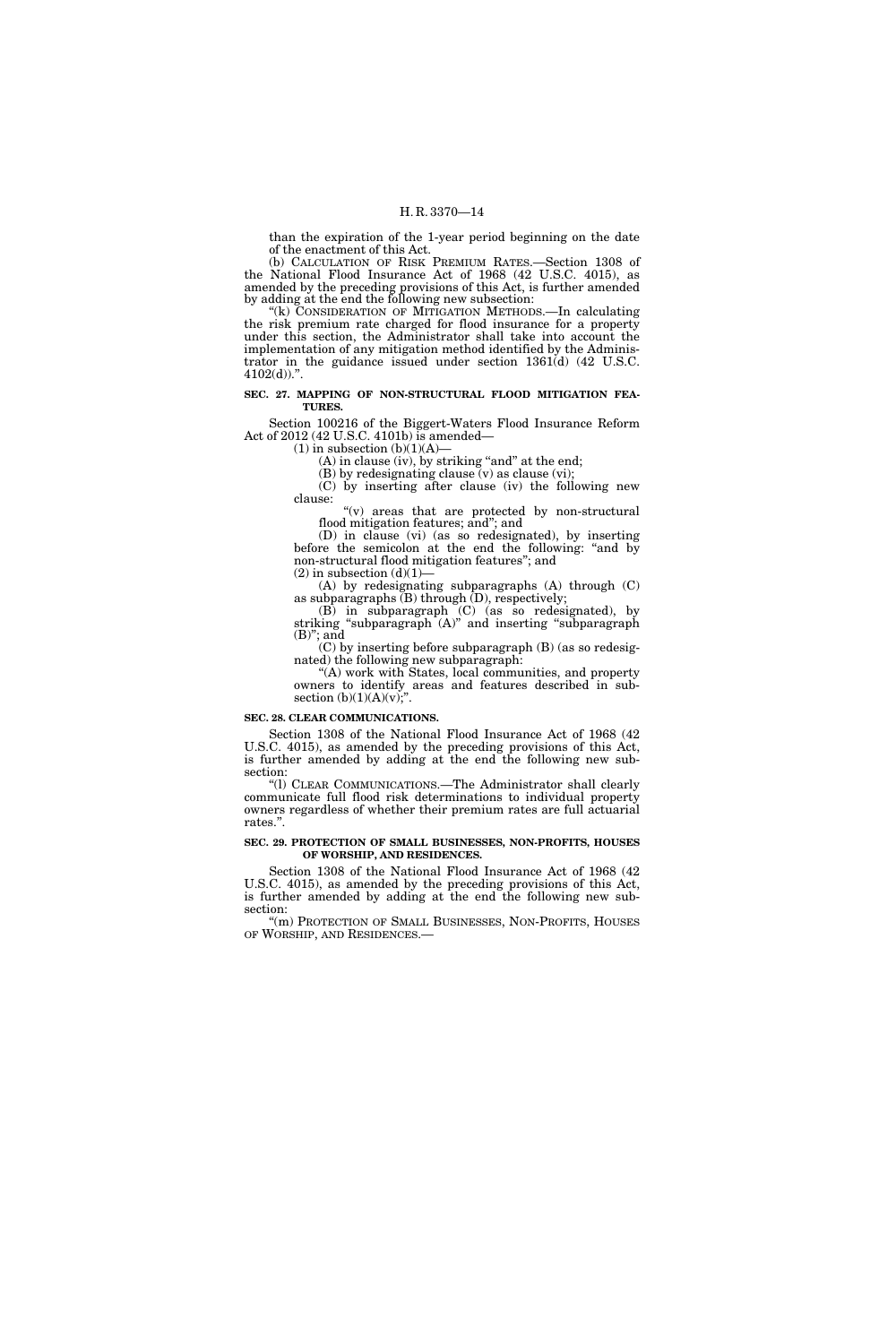''(1) REPORT.—Not later than 18 months after the date of the enactment of this section and semiannually thereafter, the Administrator shall monitor and report to Committee on Financial Services of the House Representatives and the Committee on Banking, Housing, and Urban Affairs of the Senate, the Administrator's assessment of the impact, if any, of the rate increases required under subparagraphs (A) and (D) of section  $1307(a)(2)$  and the surcharges required under section 1308A on the affordability of flood insurance for—

 $(A)$  small businesses with less than 100 employees;

''(B) non-profit entities;

''(C) houses of worship; and

''(D) residences with a value equal to or less than 25 percent of the median home value of properties in the State in which the property is located.

''(2) RECOMMENDATIONS.—If the Administrator determines that the rate increases or surcharges described in paragraph (1) are having a detrimental effect on affordability, including resulting in lapsed policies, late payments, or other criteria related to affordability as identified by the Administrator, for any of the properties identified in subparagraphs (A) through (D) of such paragraph, the Administrator shall, not later than 3 months after making such a determination, make such recommendations as the Administrator considers appropriate to improve affordability to the Committee on Financial Services of the House of Representatives and the Committee on Banking, Housing, and Urban Affairs of the Senate.''.

#### **SEC. 30. MAPPING.**

Section  $100216(d)(1)$  of the Biggert-Waters Flood Insurance Reform Act of 2012 (42 U.S.C. 4101 $\breve{\mathrm{b}}(\mathrm{d})(1)$ ), as amended by section 27 of this Act, is further amended—

 $(1)$  in subparagraph  $(C)$ -

 $(A)$  by striking "subparagraph  $(B)$ " and inserting ''subparagraph (E)''; and

 $(B)$  by striking "and" at the end;

(2) by redesignating subparagraphs (A), (B), (C), and (D) as subparagraphs (D), (E), (F), and (H), respectively; (3) by inserting before subparagraph (D), as so redesig-

nated, the following new subparagraphs:

''(A) before commencement of any mapping or map updating process, notify each community affected of the model or models that the Administrator plans to use in such process and provide an explanation of why such model or models are appropriate;

''(B) provide each community affected a 30-day period beginning upon notification under subparagraph (A) to consult with the Administrator regarding the appropriateness, with respect to such community, of the mapping model or models to be used; provided that consultation by a community pursuant to this subparagraph shall not waive or otherwise affect any right of the community to appeal any flood hazard determinations;

''(C) upon completion of the first Independent Data Submission, transmit a copy of such Submission to the affected community, provide the affected community a 30 day period during which the community may provide data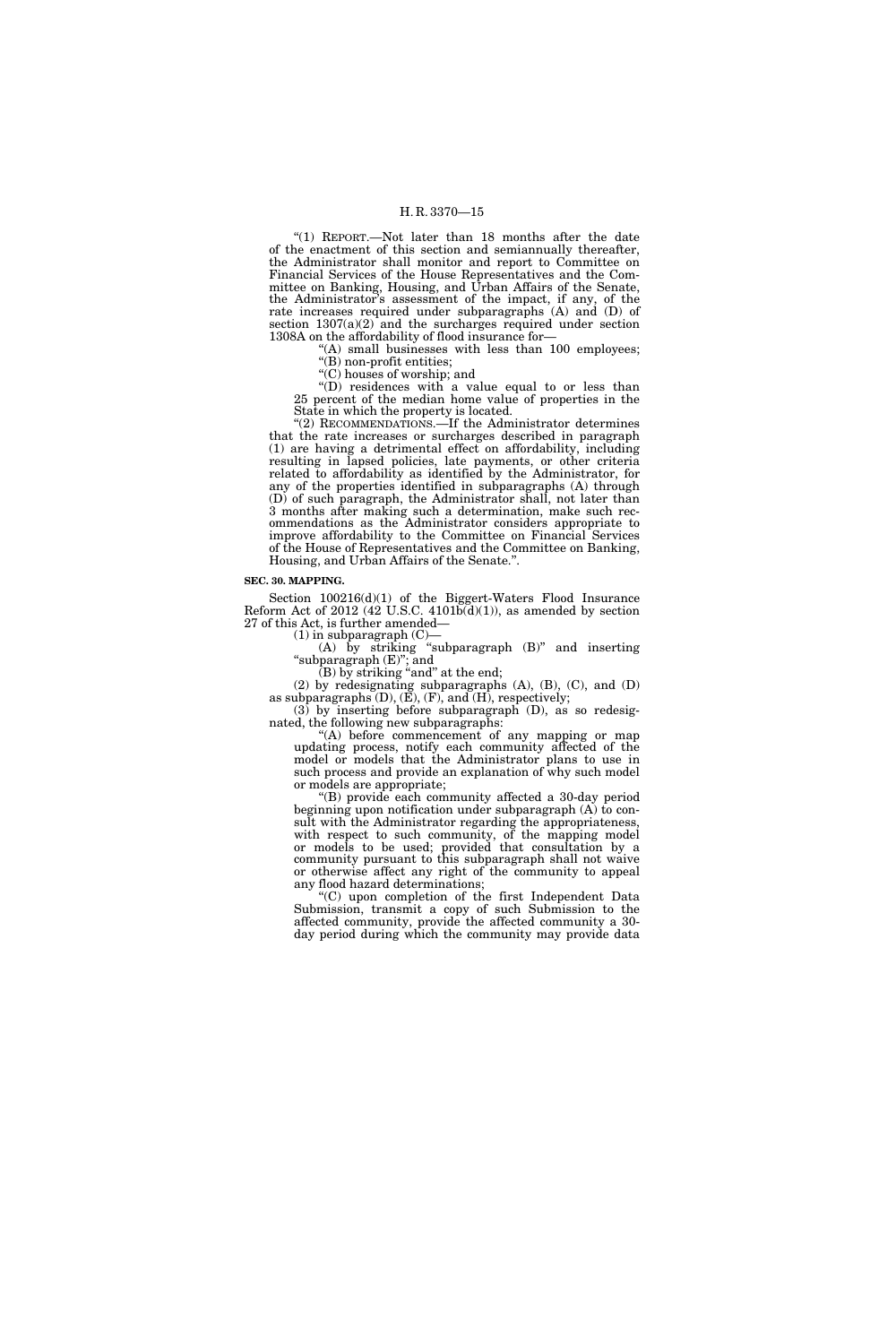to Administrator that can be used to supplement or modify the existing data, and incorporate any data that is consistent with prevailing engineering principles;''; and

 $(4)$  by inserting after subparagraph  $(F)$ , as so redesignated, the following new subparagraph:

''(G) not less than 30 days before issuance of any preliminary map, notify the Senators for each State affected and each Member of the House of Representatives for each congressional district affected by the preliminary map in writing of—

''(i) the estimated schedule for—

''(I) community meetings regarding the preliminary map;

''(II) publication of notices regarding the preliminary map in local newspapers; and

''(III) the commencement of the appeals process regarding the map; and

''(ii) the estimated number of homes and businesses that will be affected by changes contained in the preliminary map, including how many structures will be that were not previously located in an area having special flood hazards will be located within such an area under the preliminary map; and''.

#### **SEC. 31. DISCLOSURE.**

(a) CHANGES IN RATES RESULTING FROM THIS ACT.—Not later than the date that is 6 months before the date on which any change in risk premium rates for flood insurance coverage under the National Flood Insurance Program resulting from this Act or any amendment made by this Act is implemented, the Administrator shall make publicly available the rate tables and underwriting guidelines that provide the basis for the change.

(b) REPORT ON POLICY AND CLAIMS DATA.—

(1) IN GENERAL.—Not later than 90 days after the date of enactment of this Act, the Administrator shall submit to the Congress a report on the feasibility of—

(A) releasing property-level policy and claims data for flood insurance coverage under the National Flood Insurance Program; and

(B) establishing guidelines for releasing property-level policy and claims data for flood insurance coverage under the National Flood Insurance Program in accordance with section 552a of title 5, United States Code (commonly known as the Privacy Act of 1974).

(2) CONTENTS.—The report submitted under paragraph (1) shall include—

(A) an analysis and assessment of how releasing property-level policy and claims data for flood insurance coverage under the National Flood Insurance Program will aid policy holders and insurers to understand how the Administration determines actuarial premium rates and assesses flood risks; and